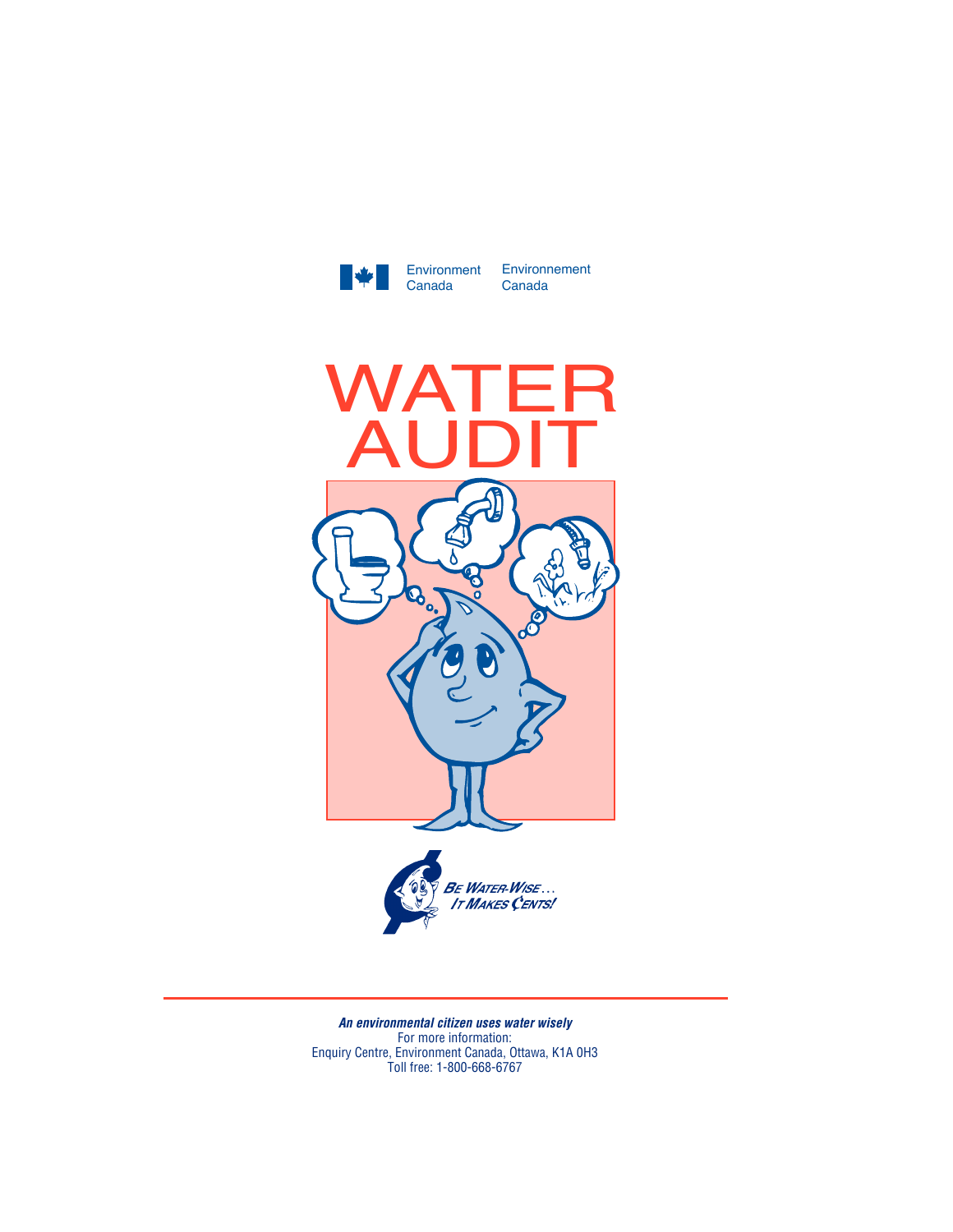

## **ow much water do you use?**

When you fill a glass with water, you know exactly how much water you have used. But do you know how much water it takes to flush a toilet, run a dishwasher, take a shower, or water your lawn?



Your water meter measures the total amount of water used by your home.

First, locate your water meter. Most meters are installed at the property line. Determine whether the meter measures in cubic metres (m3), cubic feet or gallons (this information will be displayed on the front face of the meter).

To measure water use in your home, take a meter reading just before and just after you flush the toilet, take a shower, or run the dishwasher. Make sure that no one else in the house is using water during your experiment or your reading will be incorrect.

It is best to measure appliance water use by taking readings from your meter.



 $1 \text{ m}^3 = 35.3 \text{ ft}^3$ 1  $m^3$  = 220 imperial gallons  $1 m<sup>3</sup> = 1 000$  litres





## **easuring water flow**

You can also measure how much water you use by determining how much water flows out of your faucets and showerheads this is called the **flow rate**. You should test the flow rate on all faucets, hoses and showerheads as each will vary.

To measure the flow rate, turn on your tap to the setting you normally use. Hold a graduated container under the faucet for a total of ten seconds. Measure the amount of water collected and multiply this amount by six to get the volume per minute. For example if you collected 1.7 litres in ten seconds when testing your showerhead, then the flow rate is

## $1.7 \times 6 = 10.2$  litres per minute.

You can use this method to measure water use during showers, baths, brushing your teeth, watering your lawn, or washing your car. Just multiply the **time spent on each activity** by the flow rate calculated for the tap used. Therefore, if you take a five-minute shower you would use

 $5 \times 10.2 = 51$  litres of water.

For information on Canada's freshwater resources, visit our Web site: www.ec.gc.ca/water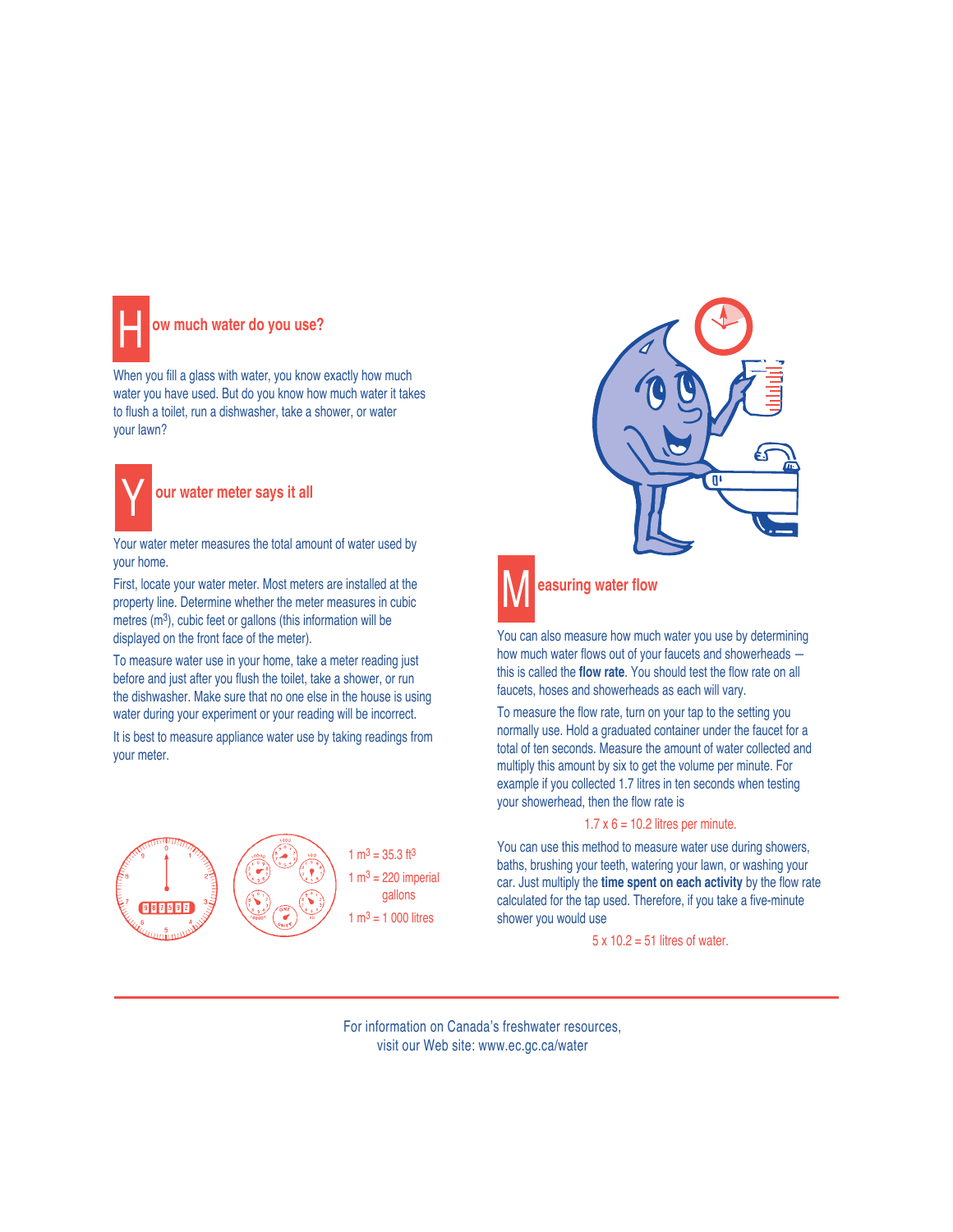

Carefully shut off the valve in the toilet tank supply line. Don't force the valve or you may actually break it off, causing a flood. Then mark the water level in the tank reservoir. Flush the toilet. Now, re-fill the tank reservoir to the marked level using a graduated container to determine how much water is needed to flush the toilet. Once you've completed this task, don't forget to open the valve under the toilet.



To determine whether you have a leak in your household water system, take a water meter reading at night and again early in the morning, making sure that no one in the house used any water throughout the night.

If the reading is significantly different the next morning you may have a leak somewhere. Consult a plumber and repair the leak immediately.





ind out how much water you use

You would probably be amazed at the amount of water you actually use. If you're interested in finding out, try keeping track of your water use over the course of a week. Fill in the attached **Water Log** to help you to pinpoint areas where water savings could be easily achieved.



You don't need a water meter to complete a water log, but if you have one, you can use it to compare the amount you

calculate on your **Water Log** with the amount you've actually used. Here's how... read your meter at the beginning of the week

and again one week later. Note these readings below. Subtract the *Total Weekly* amount (taken from the last line on your **Water Log**) from your *Metered Volume* to find out how much water has been used that hasn't been accounted for in your log.





Printed on paper that contains recovered waste.

REMEMBER the WISE USE OF WATER will save you money and help improve our environment.